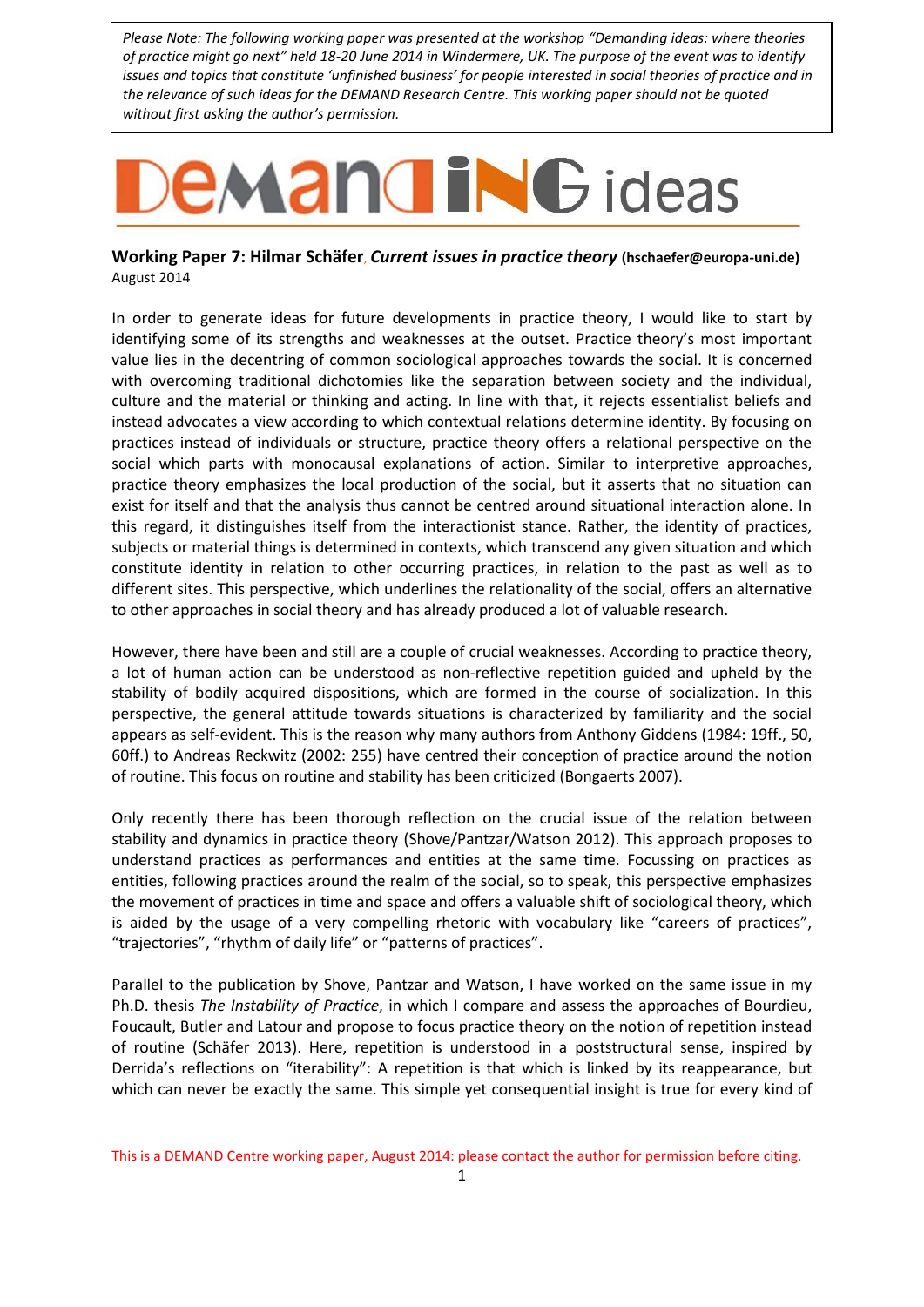social practice. If we conceive of the social as repetitions in time and space, we are also reminded that at the heart of every repetition of a practice there is difference, because every repetition occurs under already altered circumstances. In an anti-essentialist approach, this means that any contextual difference also has an impact on the identity of a practice thus stressing the dynamics of repetition and the possibility of change.

It is from this position and based on these reflections, that I can identify trajectories of further developments in the field of practice theory and empirical research. By thinking of practices in terms of repetitions which link different sites and instances, practice theory is able to follow the fragile relations which make up the stability of the social, enabling it to grasp the specific contributions of bodies and material artefacts in the process its stabilization. This is a prerequisite for a methodology which opens up sociological theory for analyses into the relationality and heterogeneity of the social.

In terms of **methodology**, the theoretical perspective requires the analysis to move in time and space, following the links which exist between the heterogeneous elements involved in a network and trying to connect the dots, so to speak. Practically, this means the combination of different research methods and the necessity to visit different locations as Latour (2005) proposes in his methodological call to localize the global, to redistribute the local and to connect sites.<sup>1</sup> I find a lot of stimulating methodological proposals in the concepts, research designs and actual studies of **actornetwork-theory** (ANT). Practice theory and ANT both share a theoretical decentring of the subject and its intentions as well as a corresponding inclination not to reify structures. Neither subjectivity nor social structure should form the basis of explanation but rather the processes in which these are made and constantly need to be maintained. This analytical perspective does not locate subjectivity and agency at a single spot. Instead, it situates them in a distributed network of practices and materialities, taking artefacts as well as the human body into account. It also considers the fundamentally temporal and spatial dimension of the social. In contrast to ANT, the strength of practice theory lies in its consideration of embodied dispositions and its focus on the processes in which tacit knowledge is formed and transmitted. In turn, ANT can help practice theory to understand practices as elements in a relational network of heterogeneous entities and can sensitize praxeological analyses for gradual differences. Thus, a dialogue between practice theory and ANT might prove fruitful for future developments.

A general field for new directions of research would be to look into the mechanisms how practices travel in *time*, *space* and across *social fields* and to find methods for mapping trajectories of practices. First, how do practices **move in space**? Which prerequisites – material, bodily, immaterial – does the translocal, the global travel of practices entail? What kind of support structures and media does it involve? How can we follow practices across the realm of the social? Do we need to stay with the subjects as "carriers" of practices or are there other relationships to be explored? Here, one option in order to grasp the movement of practices in space could be to cooperate with research groups on translocal projects, each pursuing practices locally and contributing to an overall research topic.

Second, how do practices **move in time**? A key entity is the human body. We need to look closer into practices of education which are directed towards the bodily stabilization of practices. Books, manuals, and material infrastructures are also "anchors" for practices in the course of time. In terms

-

 $1$  Cf. already Marcus's (1995) proposal for a multi-sited-ethnography.

This is a DEMAND Centre working paper, August 2014: please contact the author for permission before citing.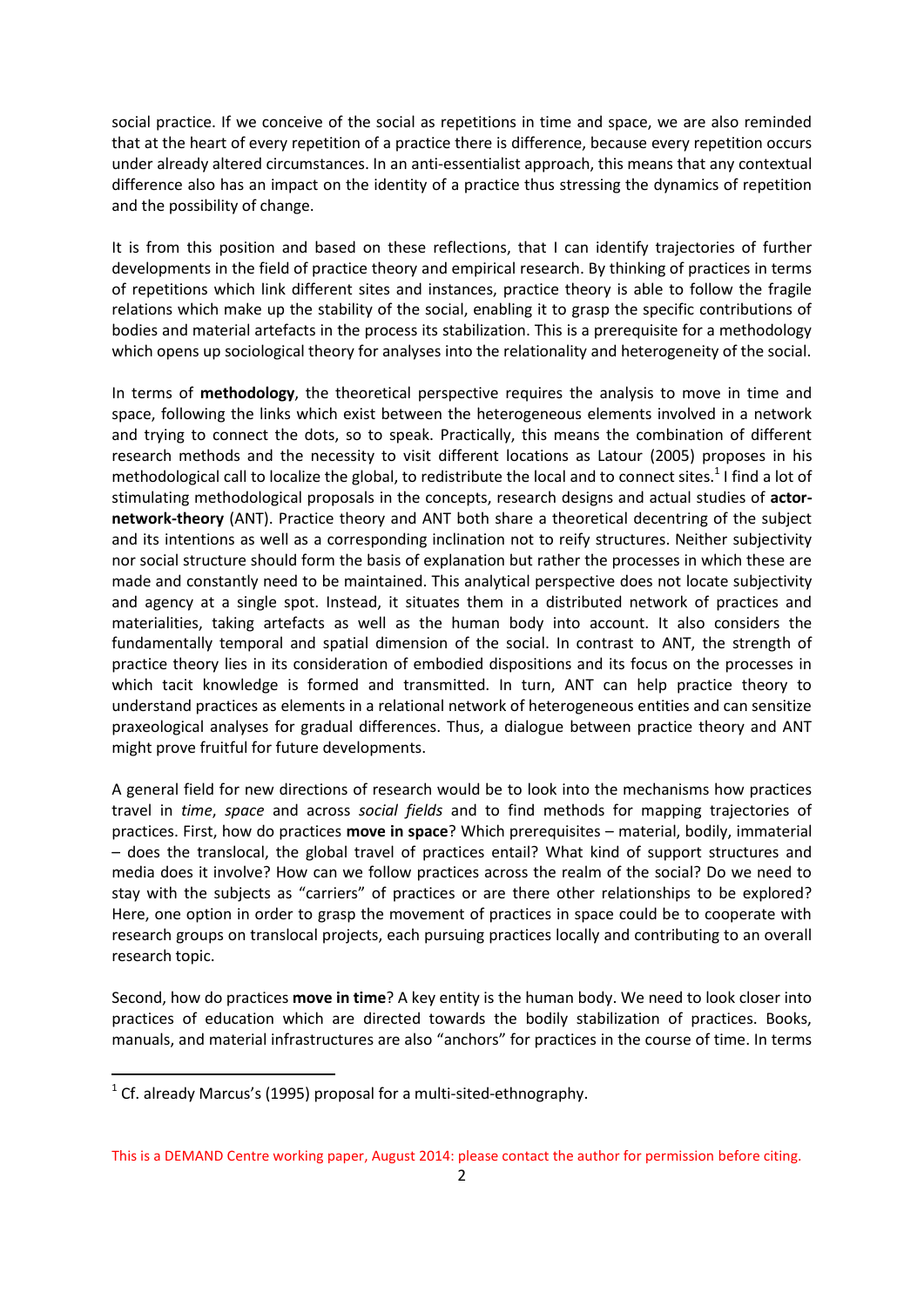of material infrastructures, the idea of "layering" proposed in the invitation and integrated in the DEMAND programme seems very compelling. How can we include a perspective on the **built environment** into our research? Architecture is a crucial entity and force which stabilizes practices in terms of spatial structures and atmospheres. This is a direction of research I would like to pursue in the future. In my own work, based in cultural sociology and currently centring on cultural heritage and the specialized and vernacular practices it is embedded in, I will think about the relationship between architecture and practice. In terms of cultural heritage, architecture and restoration, the notion of "layers" might prove fruitful and could also provide a link to the work on energy use as pursued in the DEMAND programme. In the field of cultural heritage, the notion of authenticity is also crucial – the idea of a distinguished state of being which has to be preserved "as is" and which is yet carefully constructed at the same time with an array of heterogeneous social practices (labelling, research, restoration). This research in the field of cultural sociology could connect with some questions DEMAND might be asking about what is regarded as a "carbon-neutral" or "sustainable" kind of energy usage.

Of course, movements of practices in time and space are closely linked. For both aspects, a perspective on **institutions and organizations** seems crucial. Although some work in the field of organization theory and practice theory already exists, this topic certainly needs more reflection.

Third, we can ask what happens if practices move between social fields? If we follow Bourdieu that social fields like economics, science or art are characterized by relative autonomy, there are always specialized practices unique to each field, but there are also practices which exist in more than one specialized field and which might have different, specific qualities in each of these fields. This is especially true for "dispersed" (Schatzki 1996) practices like arguing, valuing, proving etc. If practices are shared between fields, but are used and perceived differently by the participants of these fields, this might entail a) tensions or conflict or it might b) open up a space of reflection for participants, because they might be able to distance themselves from entrenched routines by comparing different forms of practices, which might help them to assess and review practices. It might be a fruitful research perspective to follow practices as they move and are shared between social fields.

For all these new directions of research, it would be interesting as well as challenging to find appropriate **new methods of social research**. How much help are the common qualitative methods of interviews and participant observation? What are their limits? Can we find other ways to follow practices, record their movements and present our data in scientific papers? We can think about using all kinds of visualization like photographs, mind maps, cognitive maps, videos, video stills etc. in order to follow and compare practices.

Finally, the question of the stabilization and destabilization of practices in time and space also entails a reflection on their **emotional aspect**. This might help us to explain the persistence as well as the change of practices better. But how can we grasp the affective dimension of practices theoretically? And how can this dimension be integrated in a practice perspective? Although there are certainly differences in the affective quality of practices, I don't think this justifies speaking of "affective practices" as a special kind of human activity. Rather, I think the task for an integration of the emotional dimension in practice theory has to be to reflect on the affectivity of all kinds of social practices, even those normally not considered to be emotional at all, e.g. all those kinds of practices generally thought of as "rational" like economic exchange or scientific research.